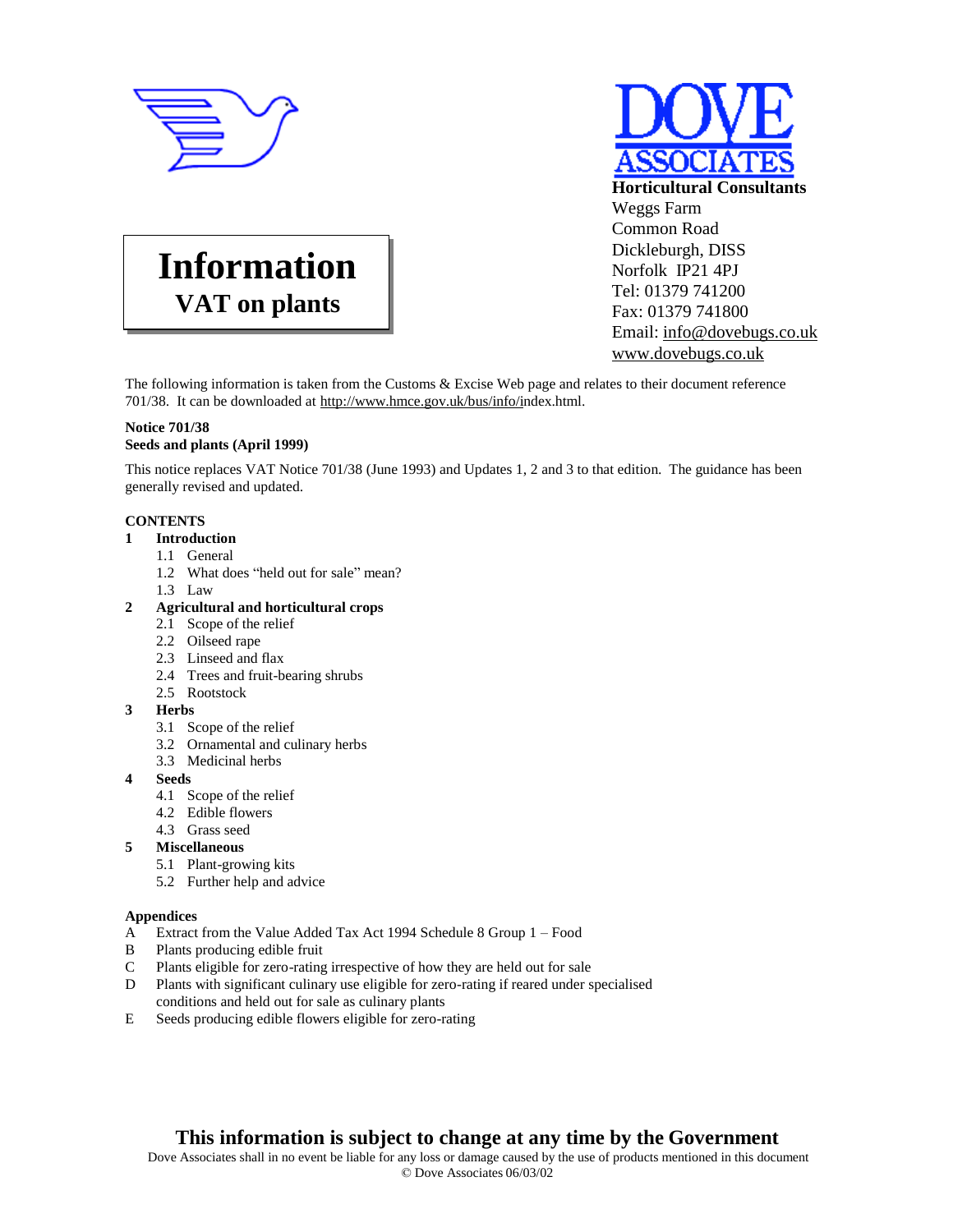## **1. Introduction**

This notice explains which supplies of seeds and plants can be zero-rated. There are separate VAT notices that deal with food for human consumption and food for animals.

#### **1.1 General**

The supply of plants grown to provide food for human or animal consumption, and the seeds or other means of propagation (spores, rhizomes etc) used to produce such plants, is zero-rated. However, if they are held out for sale as pet food, packaged as food for birds other than poultry or game or for a non-food purpose, the supply is standard-rated. Seeds and plants bought for their ornamental effect are generally standard-rated. This includes cut flowers.

## **1.2 What does "held out for sale" mean?**

The term "held out for sale" used here means the way in which a product is described:

- either on its packaging or labelling;
- on invoices;
- in a catalogue or price list;
- in instructional material (whether supplied with the product or later);
- on notices or display signs at the point of sale;
- in advertisements;
- in leaflets; or
- any other form of promotional literature.

#### **1.3 Law**

The relevant law is Group 1 of Schedule 8 to the Value Added Tax Act 1994 which is reproduced at Appendix A.

## **2. Agricultural and horticultural crops**

#### **2.1 Scope of the relief**

All crops that are specifically grown to produce food of a kind for human consumption or animal feeding stuffs are zerorated. However, any crop that generally produces items that are not fed to humans or animals (that is, for "industrial" purposes) is always standard-rated. For example, evening primrose is grown for the extraction of its oil; tulips and hyacinths are grown and sold for ornamental purposes; Norfolk reed is grown for thatching material. The zero rate also applies to seeds, seedlings, crowns, spores, tubers and bulbs of edible vegetables and fruit.

#### **2.2 Oilseed rape**

Most oilseed rape is of the "OO" type, which means that the oilseed yields oil fit for human consumption as well as meal for animals. These "OO" varieties of oilseed rape, including the actual seeds and edible meal by-products, are zerorated. However, some oilseed rape varieties give a high erucic acid content in the oil (known as "HEAR" varieties) and this is regarded as nutritionally undesirable in food for human consumption. The pressed oil is primarily used as an anticorrosion agent and lubricant in mineral oil extraction and is standard-rated. As the residual meal can be used to feed ruminant livestock it is zero-rated when supplied for feeding purposes. The actual seeds of the HEAR varieties are used to plant for subsequent crops and as an animal feed and are zero-rated.

#### **2.3 Linseed and flax**

Varieties of the crop are grown either for its seeds and subsequent oil and residual meal, or for its flax fibre.

#### *Linseed*

As the predominant use of the oil is for industrial purposes (for example, for paint, varnish, linoleum) it is standardrated, whilst the residual meal is largely used for incorporating into animal feed and can be zero-rated. The zero rate also applies to the actual seed when it is to used as animal feed or for sowing.

#### *Flax*

These varieties are grown for the resulting fibre. Both the stems, which are processed into linen, and the left over woody portion, used for making paper, are standard-rated. The small yield of seeds is zero-rated when used as animal feed.

#### **2.4 Trees and fruit-bearing shrubs**

Plants, bushes and trees that are normally used in this country for the production of edible fruit are zero-rated. However, plants that are primarily grown for their ornamental effect (such as ornamental nursery stock including trees, shrubs, herbaceous plants, alpines and pot plants) remain standard-rated. Plants, seeds and fruit of a kind used for the production of perfumes, pharmaceutical products, insecticides, fungicides and so on are standard-rated. Appendix B gives a definitive list of plants, bushes and trees producing edible fruit, including nuts, that are zero-rated.

# **This information is subject to change at any time by the Government**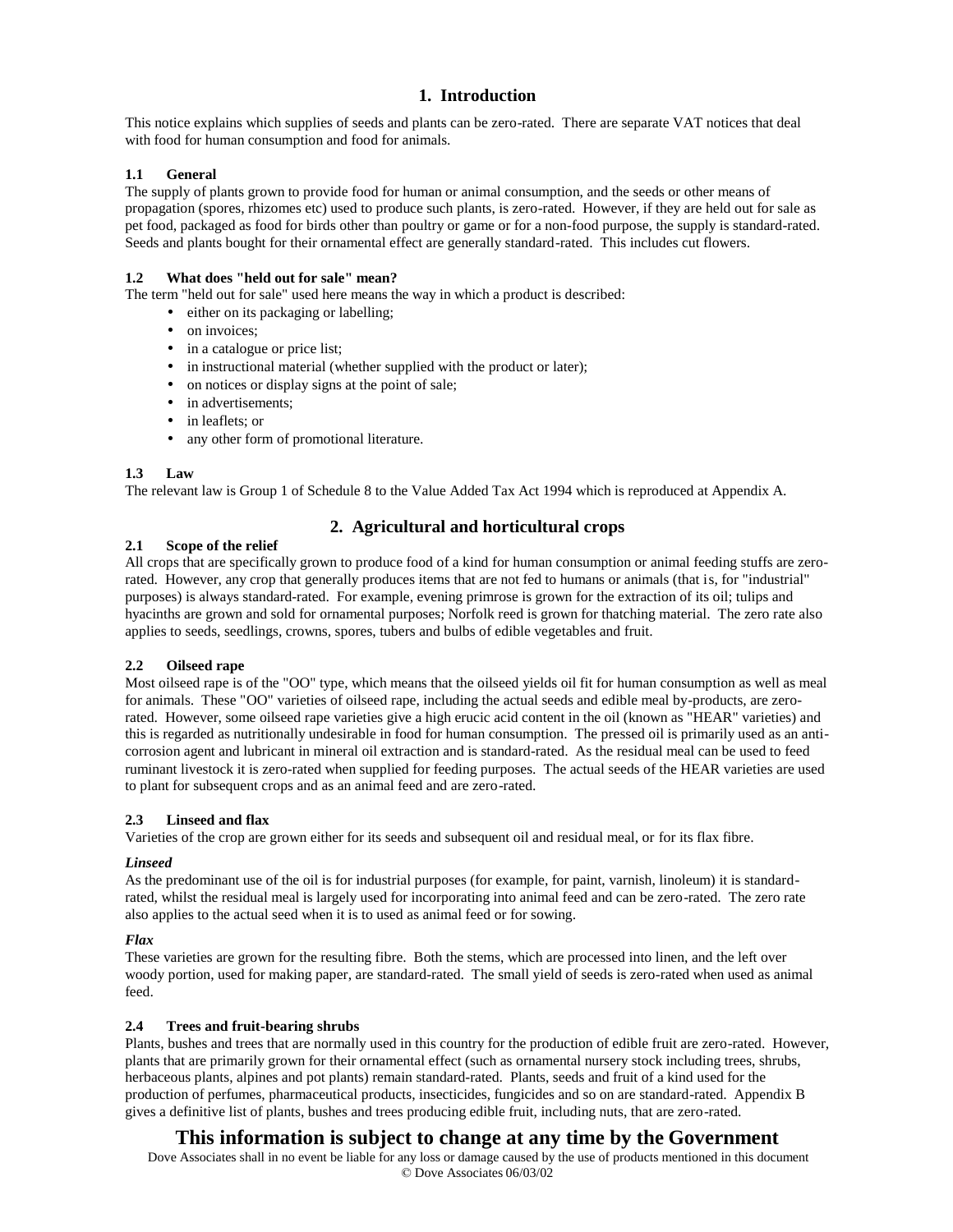## **2.5 Rootstock**

Most rootstock is standard-rated irrespective of whether it is used in the growing of zero-rated or standard-rated plants and trees. However, cucumber and tomato rootstocks are zero-rated.

## **3. Herbs**

#### **3.1 Scope of the relief**

Plants of species, which are generally accepted as reared primarily for culinary use, are zero-rated irrespective of how they are held out for sale. These species are listed at Appendix C.

#### **3.2 Ornamental and culinary herbs**

Plants, which, although not species supplied predominantly as culinary herbs, do have recognised culinary uses, may be zero-rated provided:

- they have been raised according to the conditions required by the Food and Environment Protection Act 1985 (in cases of doubt, you may need to supply documentary evidence of this); and
- they have been specifically held out for sale as culinary herbs (for example, described as such on invoices or in catalogues) and, where appropriate, displayed apart from ornamentals with other culinary herbs; and
- they are supplied in individual pots (not in bedding strips) of a size less than two litres; and
- (in the case of bay plants) they do not exceed 50 cm in height, nor have they been clipped, shaped or topiarized in such a way as to specialise them as ornamentals. These species are listed at Appendix D.

#### **3.3 Medicinal herbs**

Herbs supplied for medicinal rather than culinary use are not eligible for zero-rating as "food" and remain standardrated, even if they have been raised under the same conditions as culinary herbs. This includes plants used in the preparation of food supplements, such as evening primrose and ginseng.

#### **4 Seeds**

## **4.1 Scope of the relief**

All seeds that produce food of a kind for human consumption or animal feeding stuffs can be zero-rated. Examples are:

- vegetable seeds;
- seeds for producing culinary herbs; and
- wheat, barley and other agricultural seeds grown to produce food for human or animal consumption.

However, any seed that generally produces items that are not fed to humans or animals is always standard-rated, for example:

- seeds or bulbs for growing flowers;
- plants and trees mainly for ornamental effect; and
- agricultural crops for industrial/non-feed use.

However, there are exceptions and these are detailed in paragraphs 4.2 and 4.3 below.

#### **4.2 Edible flowers**

Appendix E gives an exhaustive list of flower seed varieties that can be zero-rated provided that they are held out for sale as yielding food of a kind used for human consumption.

#### **4.3 Grass seed**

Most grass seed is zero-rated because of the extensive use of grass as animal feed. This includes supplies to and by garden centres, local authorities and grass seed to be grown on set aside land. However:

#### *Pre-germinated grass seed*

This type of seed is not for the propagation of animal feed and is not eligible for the zero rate (liable at the standard rate with effect from 1 October 1995).

#### *Turf*

As with pre-germinated grass seed, turf is not used for the propagation of animal feed and is therefore standard-rated. For supplies of hay, straw and grazing rights see VAT Notice 701/15 Food for animals.

#### **5 Miscellaneous**

**5.1 Plant-growing kits** Plant-growing kits or plant-starter kits typically consist of seeds, growing medium and some form of container, together with fertiliser and an instruction leaflet. Such kits are generally standard-rated regardless of whether the seeds are of a kind that would normally be zero-rated. But the kit is zero-rated if the seeds are zero-rated and

# **This information is subject to change at any time by the Government**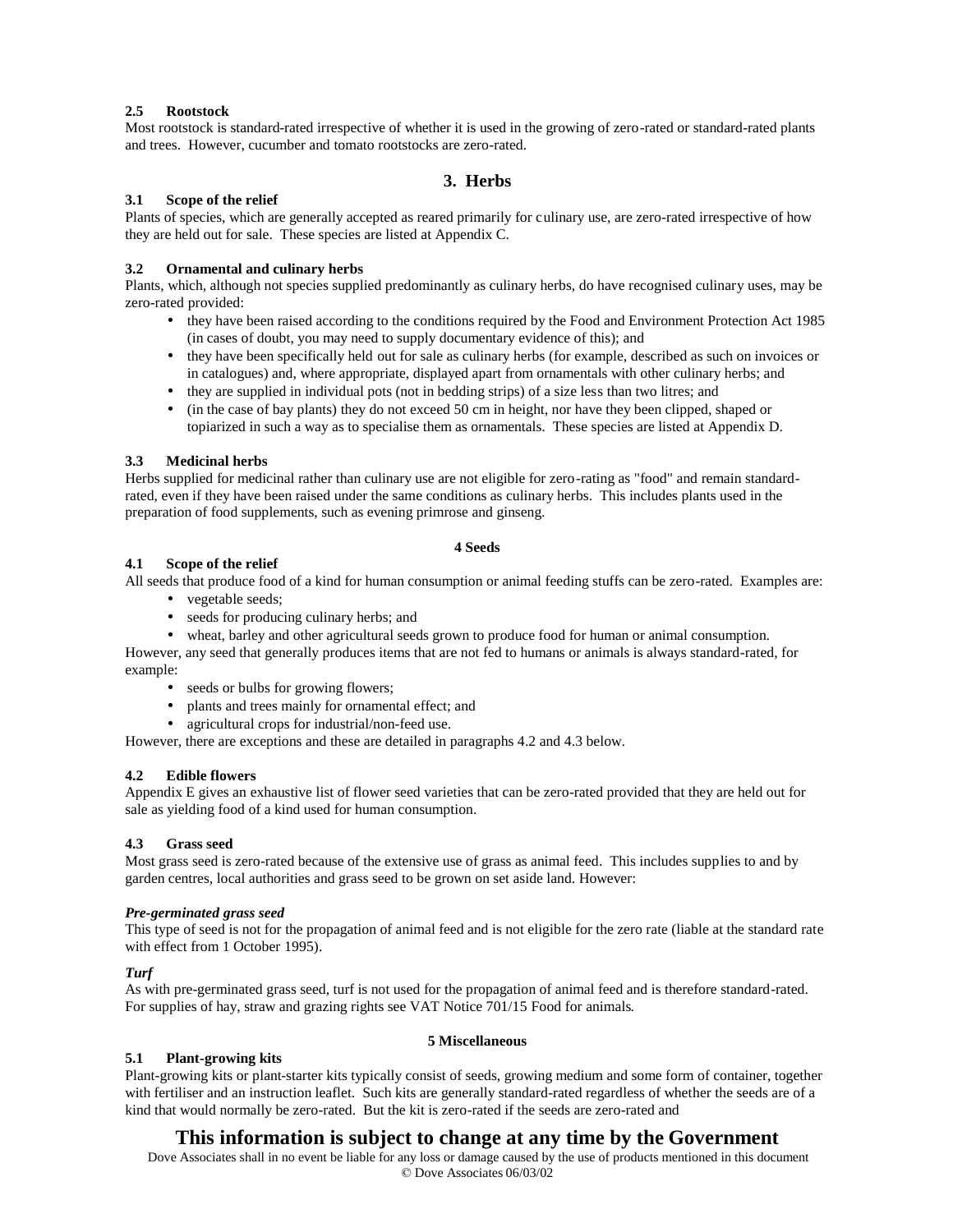- the standard-rated element of the kit (for example, growing medium, fertiliser and pot) accounts for less than 10% of the total cost, or
- the planting medium, which is impregnated with edible vegetable or fruit seeds, is no more than a means of simplifying the planting of the seeds (for example, peat cubes of less than 125cc impregnated with seeds, or thin layers of tissue incorporating seeds).

The VAT treatment of mushroom growing kits will depend on the type of container in which the kit is supplied. If the kit is supplied in a cardboard carton, the whole supply is zero-rated, as this is normal and necessary packaging. But if the kit is supplied in a plastic bucket or similar reusable container though, the spawn and the growing medium are still zero-rated and VAT must be accounted for on the value of the container and any other packaging costs. This is because it is a "mixed supply" of both standard-rated and zero-rated items. Notice 700 *The VAT Guide*, paragraph 3.2 gives more information about this.

## **5.2 Further help and advice**

If you need further help or advice or more copies of Customs and Excise Notices, please contact your local Customs and Excise or VAT Business Advice Centre, as appropriate.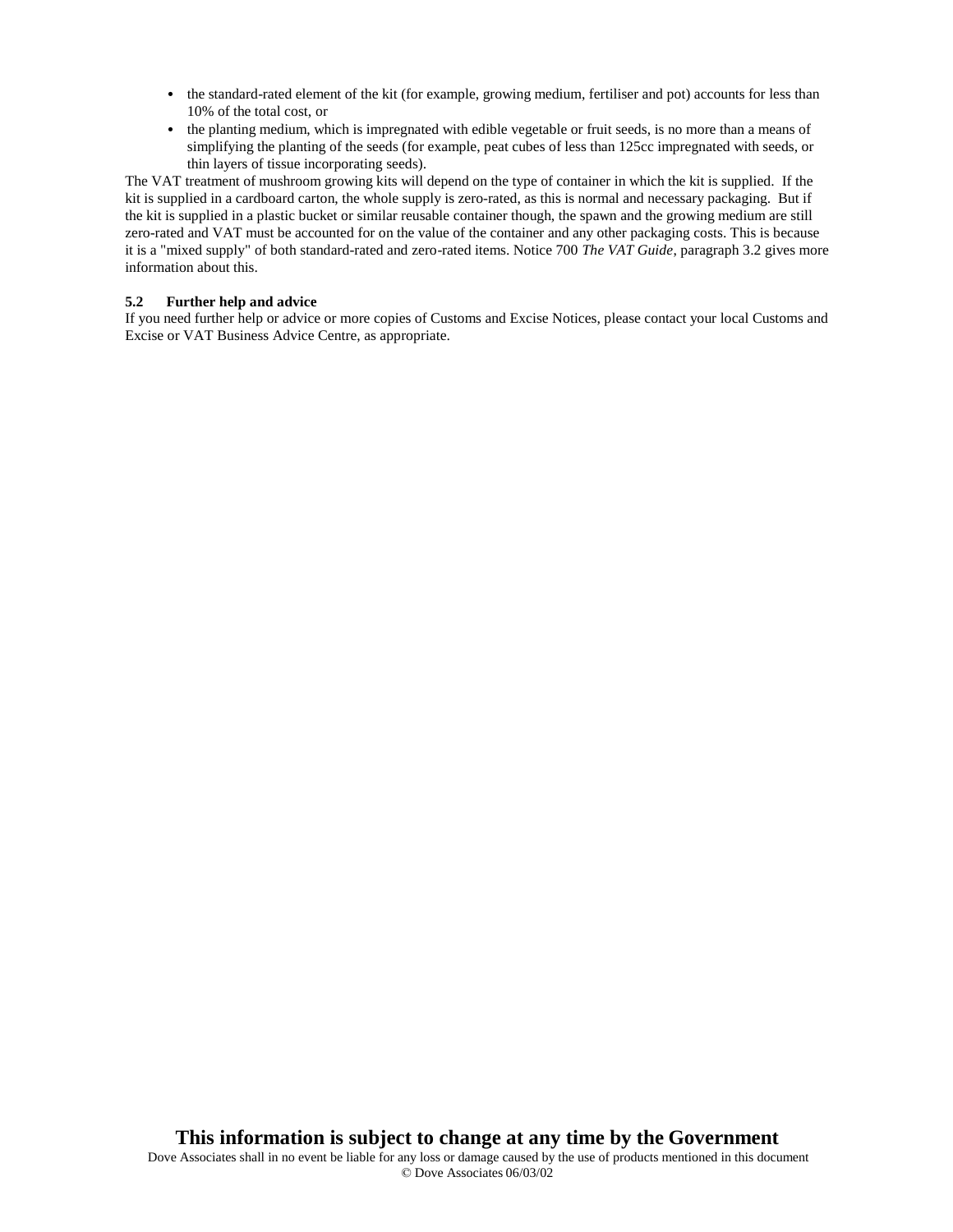## **Appendix A**

## **Extract From Value Added Tax Act 1994 Schedule 8 Group 1 – Food**

The supply of anything comprised in the general items set out below, except: (b) a supply of anything comprised in any of the excepted items set out below.

| <b>General items</b>  |    |                                                                                                                                                                  |
|-----------------------|----|------------------------------------------------------------------------------------------------------------------------------------------------------------------|
| Item No               |    | Food of a kind used for human consumption.                                                                                                                       |
|                       | 2. | Animal feeding stuffs.                                                                                                                                           |
|                       | 3. | Seeds or other means of propagation of plants comprised in item 1 or 2.                                                                                          |
| <b>Excepted items</b> |    |                                                                                                                                                                  |
| Item No               | 6. | Pet foods, canned, packaged, or prepared; packaged foods (not being pet foods)<br>for birds other than poultry or game; and biscuits and meal for cats and dogs. |

#### **Notes:**

(1) "Food" includes drink.

(2) "Animal" includes bird, fish, crustacean and mollusc.

## **Appendix B**

## **Plants Producing Edible Fruit**

Plants, bushes and trees commonly bought by farmers, horticulturists and gardeners for edible fruit production in this country are zero-rated (for this purpose fruit includes nuts). Plants, bushes and trees, which are generally purchased for the ornamental effect of their fruit or flowers, are standard-rated. The following is a list of those fruit producing plants that may be zero-rated. This list is not of examples but is a definitive list of those fruit producing plants that may be zero-rated.

| Almond (not "flowering almond")         | Gooseberry                            |
|-----------------------------------------|---------------------------------------|
| Apple                                   | Grapevines                            |
| Apricot                                 | Hazel                                 |
| Blackberry                              | Huckleberry                           |
| <b>Blackcurrant</b>                     | Loganberry                            |
| Blueberry                               | Medlar                                |
| Boysenberry                             | Mulberry                              |
| <b>Bullace</b>                          | Nectarine                             |
| Cherry (not 'flowering cherry')         | Peach                                 |
| Citrus trees (not ornamental varieties) | Pear                                  |
| Cobnut                                  | Raspberry plum (not 'flowering plum') |
| Common quince (not chaenomeles)         | Redcurrant                            |
| Cowberry                                | Strawberry                            |
| Crab (only fruiting varieties)          | Sweet chestnut                        |
| Cranberry                               | Tayberry                              |
| Damson                                  | Walnut                                |
| Fig                                     | Whitecurrant                          |
| Filbert                                 | Wineberry                             |
| Gages                                   | Worcesterberry                        |

## **Appendix C**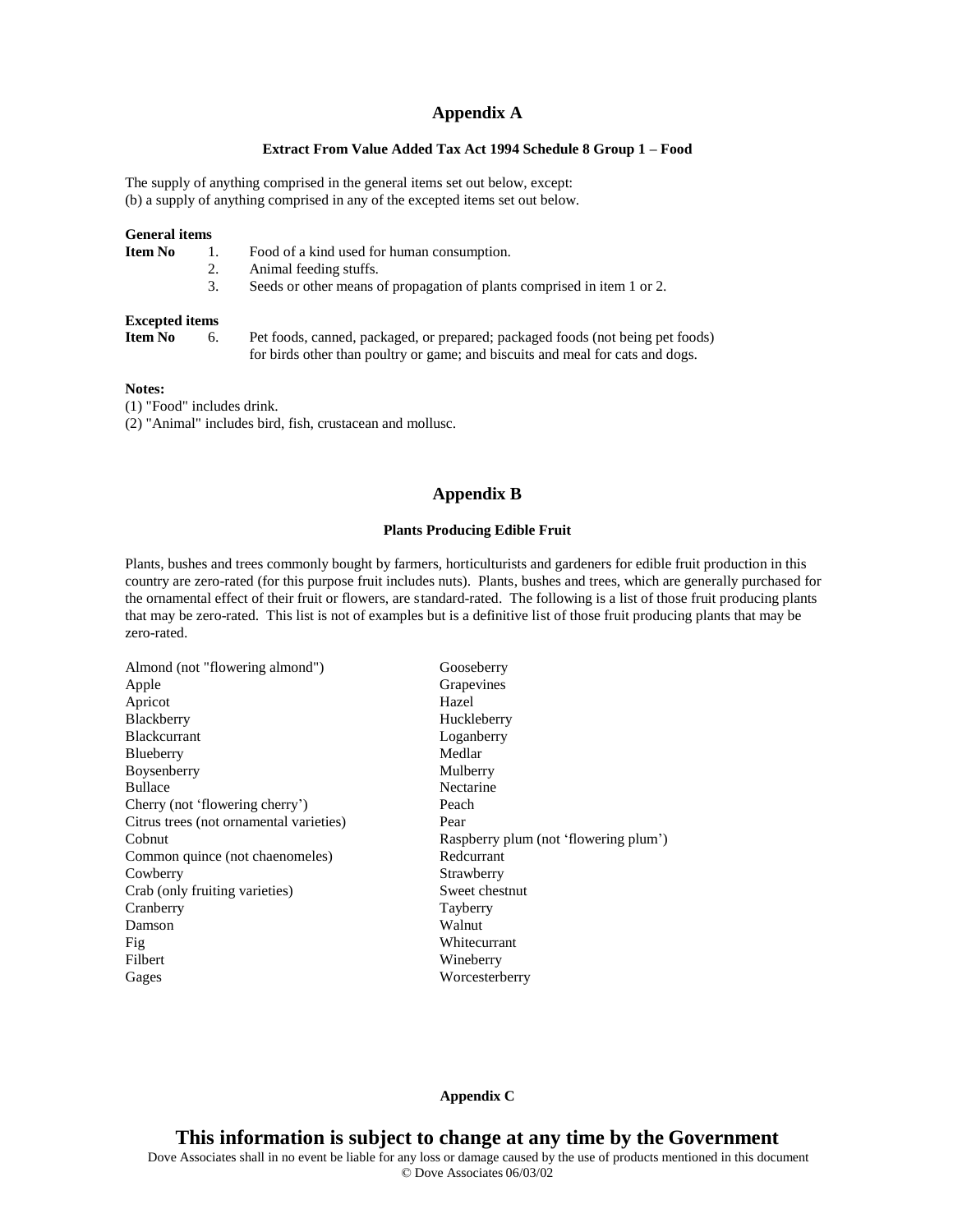#### **Plants Eligible For Zero-Rating Irrespective Of How They Are Held Out For Sale**

Angelica Angelica archangelica Anise Pimpinella anisum Caraway Carum carvi Cardamom Elettaria cardamomum Celery wild Apium graveolens Celery wild alpine Apium Australis Chervil Anthriscus cerefolium<br>Chicory Cichorium intybus Chives Allium genus Coriander Coriandrum sativum Cumin Cuminum cyminum Curry leaf Chalcas koenigii Dandelion Taraxacum officinale Dill Anethum graveolens Fennel Foeniculum vulgare Garlic **Allium sativum** Ginger Zingiber officinale Lemon grass Cymbopogon citratus Liquorice Glycyrrhiza glabra Lovage Levisticum officinalis Orache Atriplex hortensis Oregano Origanum dictamnus Parsley Carum petroselinum Pennyroyal Mentha pulegium Rocket Eruca sativa Saffron Crocus sativus Sage Salvia officinalis Salad burnet Poterium sanguisorba Skirret Sium sisarum Tarragon Artemisia dracunculus

**Common name Latin name** Anise hyssop Agastache anethiodora Basil Any plants of Ocimum genus Borage Any plants of Borago genus Cardoon Cardoon bianco avorio Cichorium intybus Fenugreek Trigonella foenum-graecum Good King Henry Chenopodium bonushenricus Cochlearia armoracia Marjoram All plants of the Origanum genus Mint All plants of the Mentha genus Onion All edible plants of the Allium genus Rosemary All plants of the Rosmarinus genus Savory Plants of the Saturela genus Sorrel Plants of the Rumex genus Thyme All plants of the Thymus genus Watercress Nasturtium officinale

#### **Appendix D**

**Plants With Significant Culinary Use Eligible For Zero-Rating If Reared Under Specialised Conditions And Held Out For Sale As Culinary Plants**

## **This information is subject to change at any time by the Government**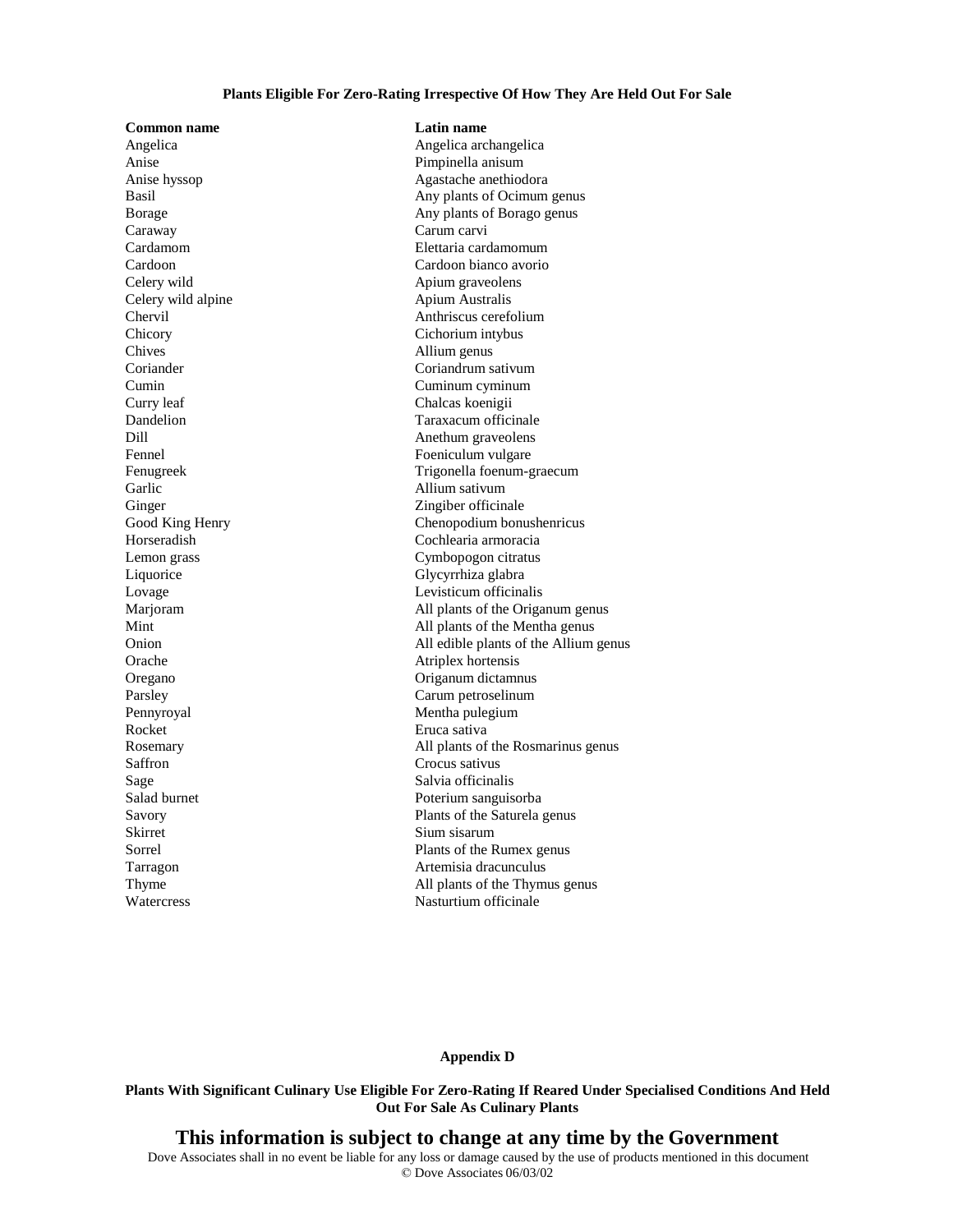**Common name Latin name** Alecost Tanacetum balsamita<br>Alexanders Smyrnium olusatrum Asafoetida Ferula asafoetida Bay Laurus nobilis Bistort Persicaria bistorta Catmint Nepeta cataria Chamomile Anthemis nobilis Clove pink Dianthus carophyllus Cowslip Primula veris Curry plant Helichrysum italicum Elder Sambucus nigra Hop Humulus lupulus Humulus lupulus Humulus lupulus Humulus lupulus Republika Sepanjang Mumulus Lupulus Republika Sepanjang Mumulus Republika Sepanjang Mumulus Republika Sepanjang Mumulus Republika Sepanjang Mumulus Republ Hyssop Hyssopus officinalis Juniper Juniperus communis Landcress Barbarea praelox Lemon balm Melissa officinalis Lemon verbena <br>
Aloysia triphylla Marigold, pot Calendula officinalis Melilotus officinalis Nasturtium, salad Tropaeolum majus Purslane Portulaca oleracea Rue Ruta graveolens Sweet Cecily Myrrhis odorata Tansy Tanacetum vulgare

Smyrnium olusatrum Allspice Pimenta officinalis ONLY Bergamot Plants of the Monarda genus Matricaria recutita Comfrey All plants of Symphytum genus Clover All edible plants of Trifolium genus Feverfew Chrysanthemum parthenium Lavender Any plants of the Lavendula genus Pelargonium (scented) Scented plants of the Pelargonium genus Violet (sweet) Viola odorata and viola tricolor Woodruff Asperula odorata

#### **Appendix E**

#### **Seeds Producing Edible Flowers Eligible For Zero-Rating**

The zero rate applies to the seed varieties listed below where it is demonstrated that they are held out for sale as food of a kind used for human consumption. For example:

**This information is subject to change at any time by the Government**